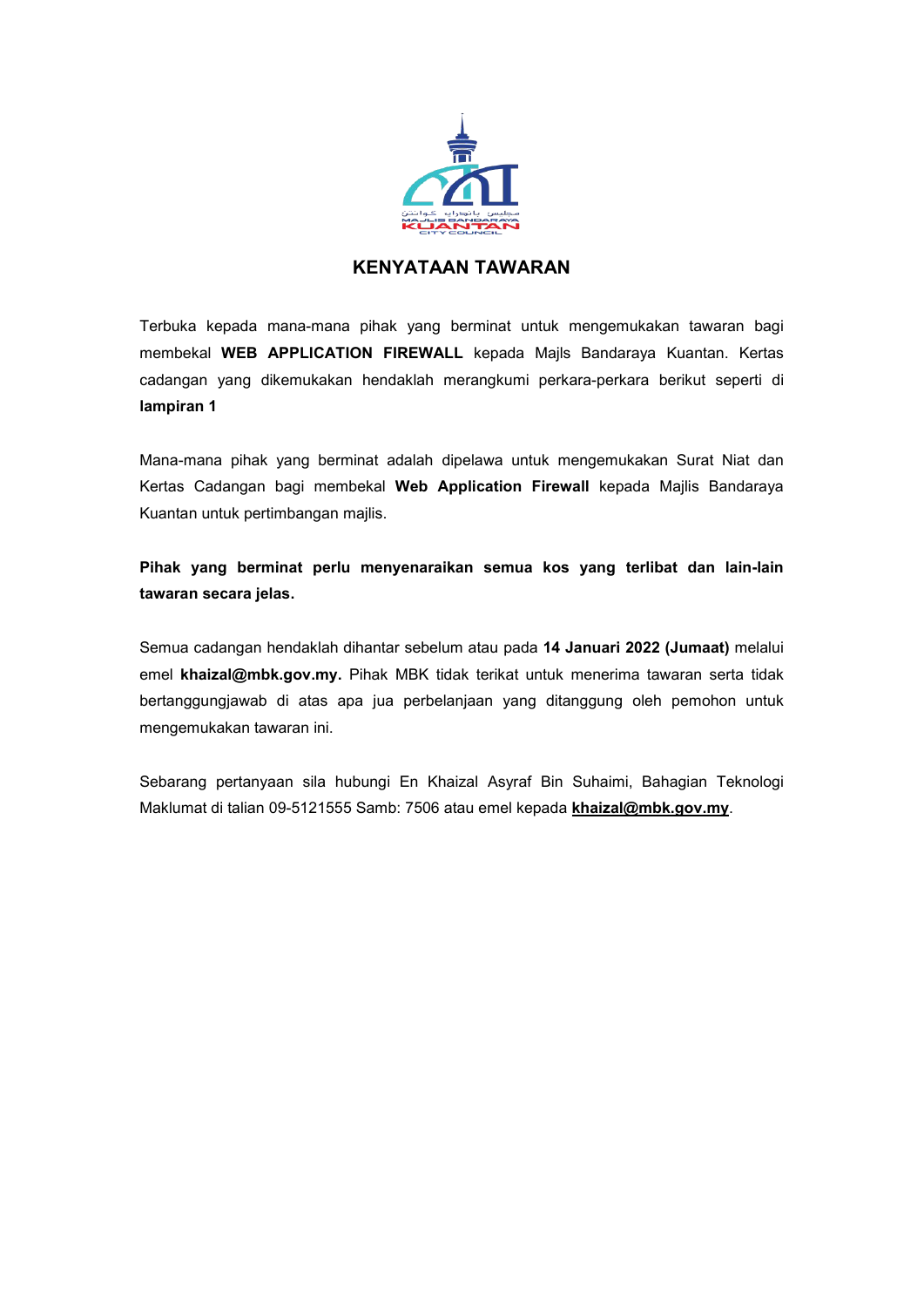## **LAMPIRAN 1**

## **Spesifikasi Web Application Firewall**

| No.            | <b>Item</b>                                                                                                                                                                                                                                                                                                                                                                                                                                                                       | <b>Min. Requirement</b> | <b>Mandatory</b> | <b>Mandatory</b><br>Answer (Yes/No) | <b>Proposal ( Please State</b><br>Details) |
|----------------|-----------------------------------------------------------------------------------------------------------------------------------------------------------------------------------------------------------------------------------------------------------------------------------------------------------------------------------------------------------------------------------------------------------------------------------------------------------------------------------|-------------------------|------------------|-------------------------------------|--------------------------------------------|
|                | Country of origin                                                                                                                                                                                                                                                                                                                                                                                                                                                                 | Please state            |                  |                                     |                                            |
| $\overline{2}$ | Solution Proposed (Make and Model)                                                                                                                                                                                                                                                                                                                                                                                                                                                | Please state            |                  |                                     |                                            |
| A)             | <b>Capacity, Performance and Deployment Requirements</b>                                                                                                                                                                                                                                                                                                                                                                                                                          |                         |                  |                                     |                                            |
|                | Proposed solution MUST be appliance-based solution                                                                                                                                                                                                                                                                                                                                                                                                                                |                         | M                |                                     |                                            |
| $\overline{2}$ | Proposed solution MUST comply with standalone WAF<br>function                                                                                                                                                                                                                                                                                                                                                                                                                     |                         | М                |                                     |                                            |
| 3              | Proposed hardware must come with the following<br>specifications:<br>- CPU: Two-Core Processor running 3.1Ghz or higher<br>- Memory: 16GB RAM<br>- Storage: 500GB SSD or 1TB SATA HDD (customer can<br>select during ordering)<br>- 1U height and rack mountable<br>- Come with 2 x 10Gbe Fiber Port (SFP+), or 4 Pair of 10Gbe<br>Fiber (SFP) port or 6 pair x 1GbE Copper (customer can<br>select during ordering)<br>- Comes standard with dual power supplies (hot-swappable) |                         | M                |                                     |                                            |
| 4              | Propose WAF solution must be able to support up to<br>600Mbps Internet throughput                                                                                                                                                                                                                                                                                                                                                                                                 |                         | M                |                                     |                                            |
| 5              | Propose WAF solution must be able to support up to<br>4,000,000 concurrent sessions                                                                                                                                                                                                                                                                                                                                                                                               |                         | M                |                                     |                                            |
| 6              | Propose WAF solution must be able to support up to 50,000<br>CPS (L7)                                                                                                                                                                                                                                                                                                                                                                                                             |                         | M                |                                     |                                            |
| 7              | Propose WAF solution must be able to support up to 80,000<br>TPS $(L7)$                                                                                                                                                                                                                                                                                                                                                                                                           |                         | M                |                                     |                                            |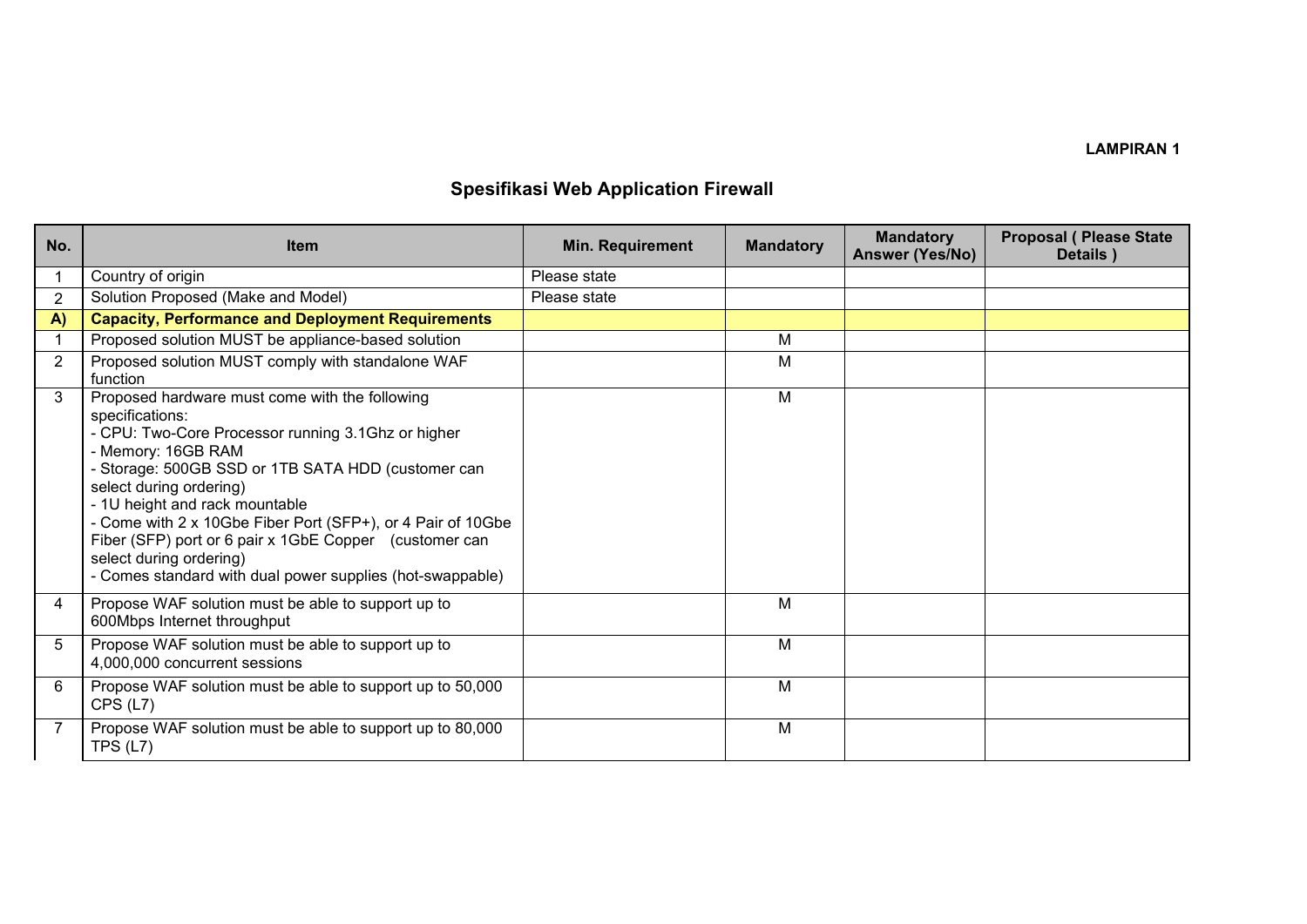| 8              | Propose WAF solution must be capable of supporting<br>hardware-based SSL accelerator                                                                                                                                              | M |  |
|----------------|-----------------------------------------------------------------------------------------------------------------------------------------------------------------------------------------------------------------------------------|---|--|
| 9              | Proposed must support the following deployment mode:<br>- Rapid in-line (Bridge)<br>- Reverse Proxy or One-Armed Reverse Proxy<br>- Transparent Reverse Proxy<br>- Mirroring<br>- Hybrid: Combine with mirroring and in-line mode |   |  |
| B)             | <b>Key Features &amp; Functionalities Requirements</b>                                                                                                                                                                            |   |  |
| $\mathbf{1}$   | Proposed solution must support the following WAF features<br>- Request inspection<br>- Response inspection<br>- Learning<br>- Cloaking                                                                                            | M |  |
| $\overline{2}$ | Proposed solution must support application access control,<br>Form field inspection, Cookie inspection, WEB DoS<br>protection, HTTP DoS protection, SQL injection, XSS,<br>Inspection avoidance block, and WISE Filter            | M |  |
| 3              | Proposed solution must support predefined and customize<br>WAF signature                                                                                                                                                          | M |  |
| 4              | Proposed solution must support Web rewriting protection,<br>credit card, account, and social security number protection,<br>Response format inspection, Code leakage block, WISE Filter                                           | M |  |
| 5              | Proposed solution must support SQL, Script, Shell code,<br>Access Control, Form Field, and Cookie learning                                                                                                                        | M |  |
| 6              | Proposed solution must support URL/Server Cloaking,<br>Improper Error handling                                                                                                                                                    | M |  |
| $\overline{7}$ | Proposed solution must support Dynamic Application Proxy to<br>simplify a complex network stack to remove bottleneck points<br>between user and kernel                                                                            | M |  |
|                |                                                                                                                                                                                                                                   |   |  |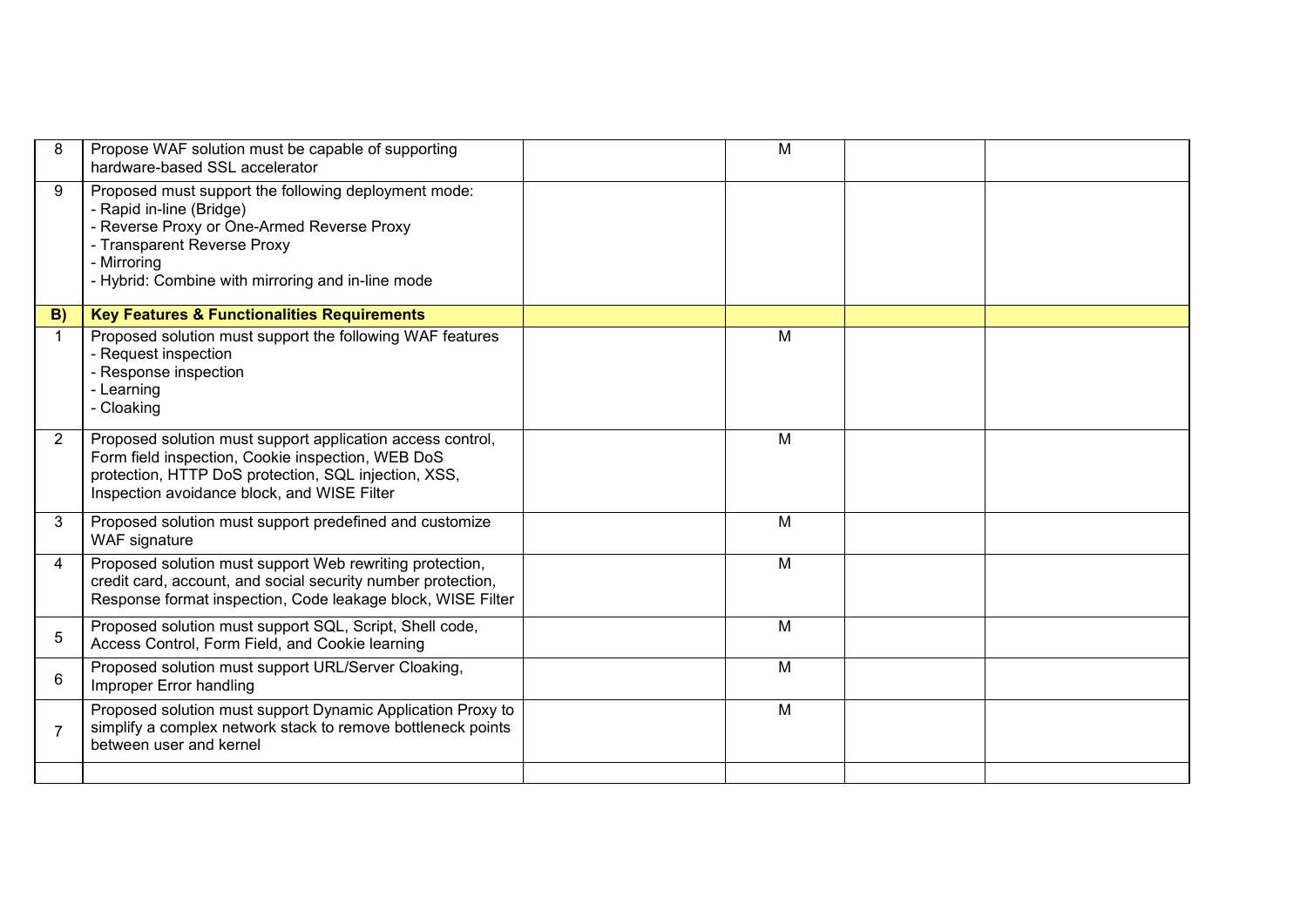| C)             | <b>Security Requirements</b>                                                          |   |  |
|----------------|---------------------------------------------------------------------------------------|---|--|
|                | Protection against SQL injection                                                      | M |  |
| 2              | Protection against Command Injection                                                  | M |  |
| $\mathbf{3}$   | Protection against XSS                                                                | M |  |
| $\overline{4}$ | Protection against Cross-Site Request Forgery (CSRF)                                  | M |  |
| 5              | Protection against cookie modify                                                      | M |  |
| 6              | Protection against cookie take over                                                   | M |  |
| 7              | Protection against directory listing                                                  | M |  |
| 8              | Protection against DoS (Rudy, Slowloris)                                              | M |  |
| 9              | Protection against File upload limit based on file extension                          | M |  |
| 10             | Protection against Upload file content diagnosis                                      | M |  |
| 11             | Protection against File size limit                                                    | M |  |
| 12             | Protection against File download diagnosis                                            | M |  |
| 13             | Protection against Include injection                                                  | M |  |
| 14             | Protection against Error message clocking                                             | M |  |
| 15             | Protection against Modify hidden field                                                | M |  |
| 16             | Protection against Parameter modify (tampering)                                       | M |  |
| 17             | Protection against Web access through tool                                            | M |  |
| 18             | Protection against Leakage of privacy information                                     | M |  |
| 19             | Protection against Privacy information Download                                       | M |  |
| 20             | Protection against Request method limit                                               | M |  |
| 21             | Protection against Access limit based on extension                                    | M |  |
| 22             | Protection against Limit forbidden word                                               | M |  |
| 23             | Protection against Block webpage forgery                                              | M |  |
| 24             | Protection against Block source code exposure                                         | M |  |
| 25             | Protection against Block server information exposure that<br>included response header | M |  |
| 26             | Protection against Block Dos attack based on IP (WEB QoS)                             | M |  |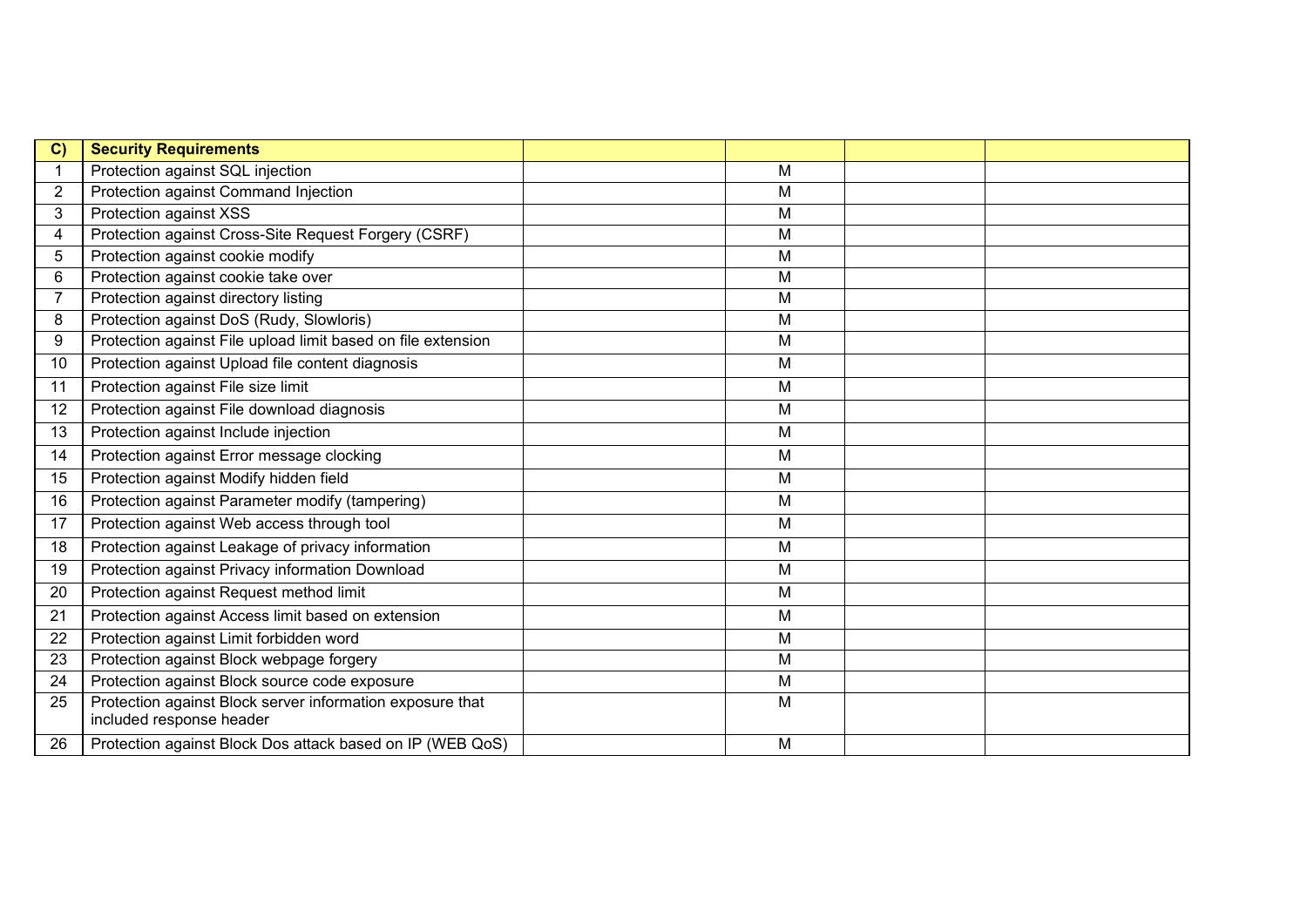| 27             | Protection against Block Dos attack based on session (WEB<br>QoS)                  | M |  |
|----------------|------------------------------------------------------------------------------------|---|--|
| 28             | Protection against Duplicate parameter detection                                   | M |  |
| 29             | Protection against Access control of illegal URL encoding                          | M |  |
| 30             | Protection against buffer overflow                                                 | M |  |
| 30             | Protection against buffer overflow                                                 | M |  |
| 31             | Must support SSL decryption                                                        | M |  |
| 32             | Must support SSL performance with 2048 bit RSA key                                 | M |  |
|                |                                                                                    |   |  |
| D)             | <b>System Administration and Management Requirements</b>                           |   |  |
| $\mathbf 1$    | Must be able to support Web-based GUI management via the<br>following browser:     | M |  |
|                | Google Chrome                                                                      |   |  |
|                | <b>Internet Explorer</b>                                                           |   |  |
|                | Firefox                                                                            |   |  |
|                | Opera                                                                              |   |  |
|                | Must be able to support automatic updates of version and<br>patches                | M |  |
| $\overline{2}$ | Must support multiple configuration save slot                                      | M |  |
| 3              | Must support server error monitoring                                               | M |  |
| 4              | Must able to provide reporting                                                     | M |  |
| 5              | Must be able to backup and restore configuration file for fast<br>recovery purpose | M |  |
| 6              | Must support SNMP                                                                  | M |  |
| $\overline{7}$ | Must support syslog                                                                | M |  |
| 8              | Must support Server Load Balancing                                                 | M |  |
| 9              | Must support IPv6 Management                                                       | M |  |
| 10             | Must support IPv6 SSL Offloading                                                   | M |  |
|                |                                                                                    |   |  |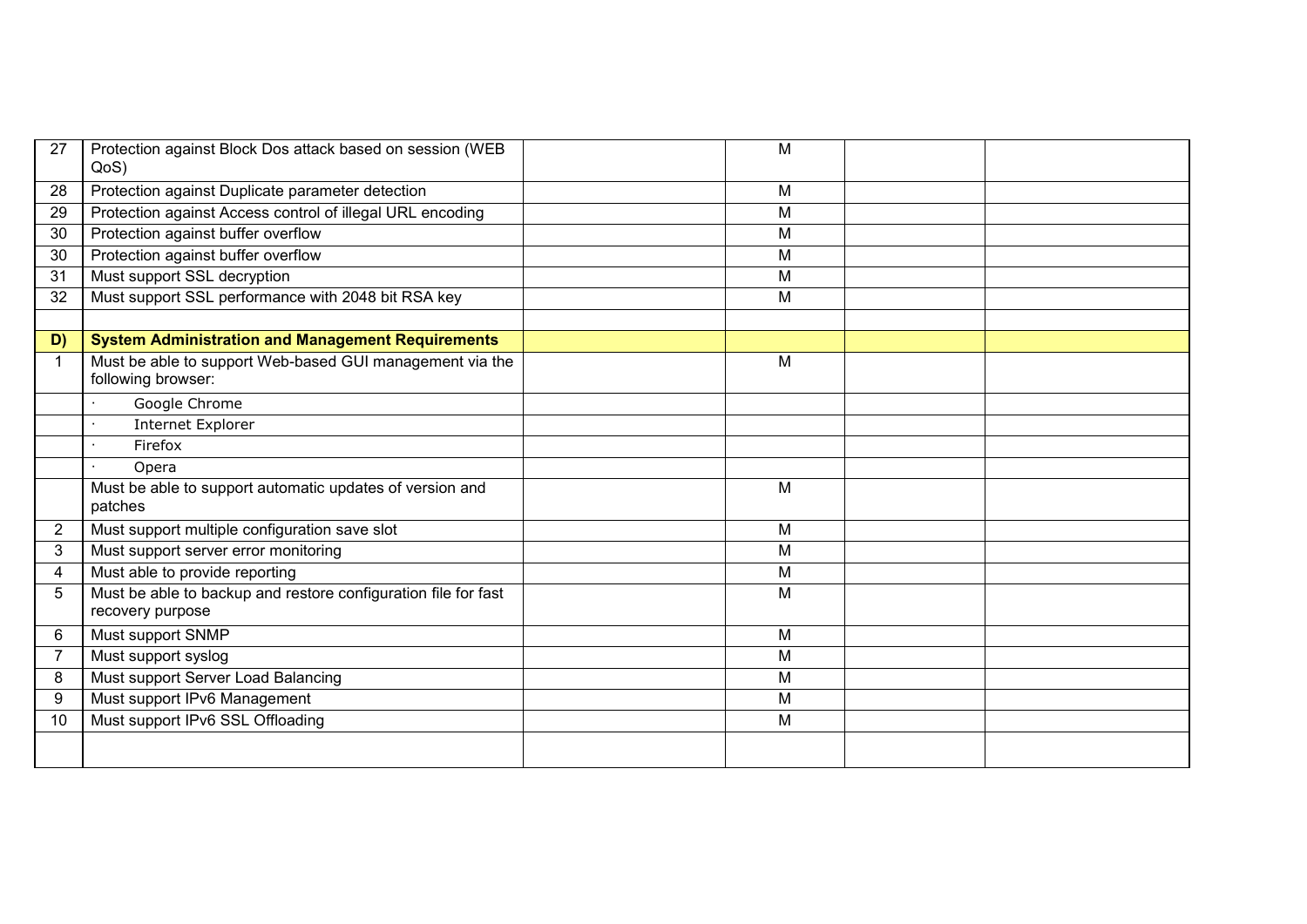| E)             | <b>Reporting Requirements</b>                                                                                                                                                  |   |  |
|----------------|--------------------------------------------------------------------------------------------------------------------------------------------------------------------------------|---|--|
| 1              | Tenderer must supply additional reporting software to install<br>in customer virtual environment for centralized management<br>and logging<br>- Analyzer V2 Reporting software | M |  |
| 1              | Must be able to support security monitoring and analysis<br>solution via centralized management solution                                                                       | M |  |
| $\overline{2}$ | Must be able to support real-time monitoring and event<br>management                                                                                                           | M |  |
| 3              | Must be able to supports a variety of report formats with<br>visualized graph and charts to realize a type of attacks and<br>patterns                                          | M |  |
| 4              | Must be able to provide log provides you detail information of<br>web packet source, a type of attack, and attack clues                                                        | M |  |
| 5              | Must be able to supports an email alert whenever breaching<br>user-defined security policy or detecting a certain attack                                                       | M |  |
| 6              | The centralized management reporting tools shall be able to<br>provide the following reports as well:                                                                          | M |  |
|                | - Network Traffic Monitoring                                                                                                                                                   |   |  |
|                | - System Resources Usage Monitoring                                                                                                                                            |   |  |
|                | - System Availability Monitoring                                                                                                                                               |   |  |
|                | - Database Monitoring                                                                                                                                                          |   |  |
|                | - Bandwidth Monitoring                                                                                                                                                         |   |  |
| $\overline{7}$ | Integration to the following supported protocols for data<br>extraction and report generation:                                                                                 | M |  |
|                | - WMI                                                                                                                                                                          |   |  |
|                | - Packet Sniffing                                                                                                                                                              |   |  |
|                | - SSH                                                                                                                                                                          |   |  |
|                | - NetFlow, IPFIX, jFlow, and sFlow                                                                                                                                             |   |  |